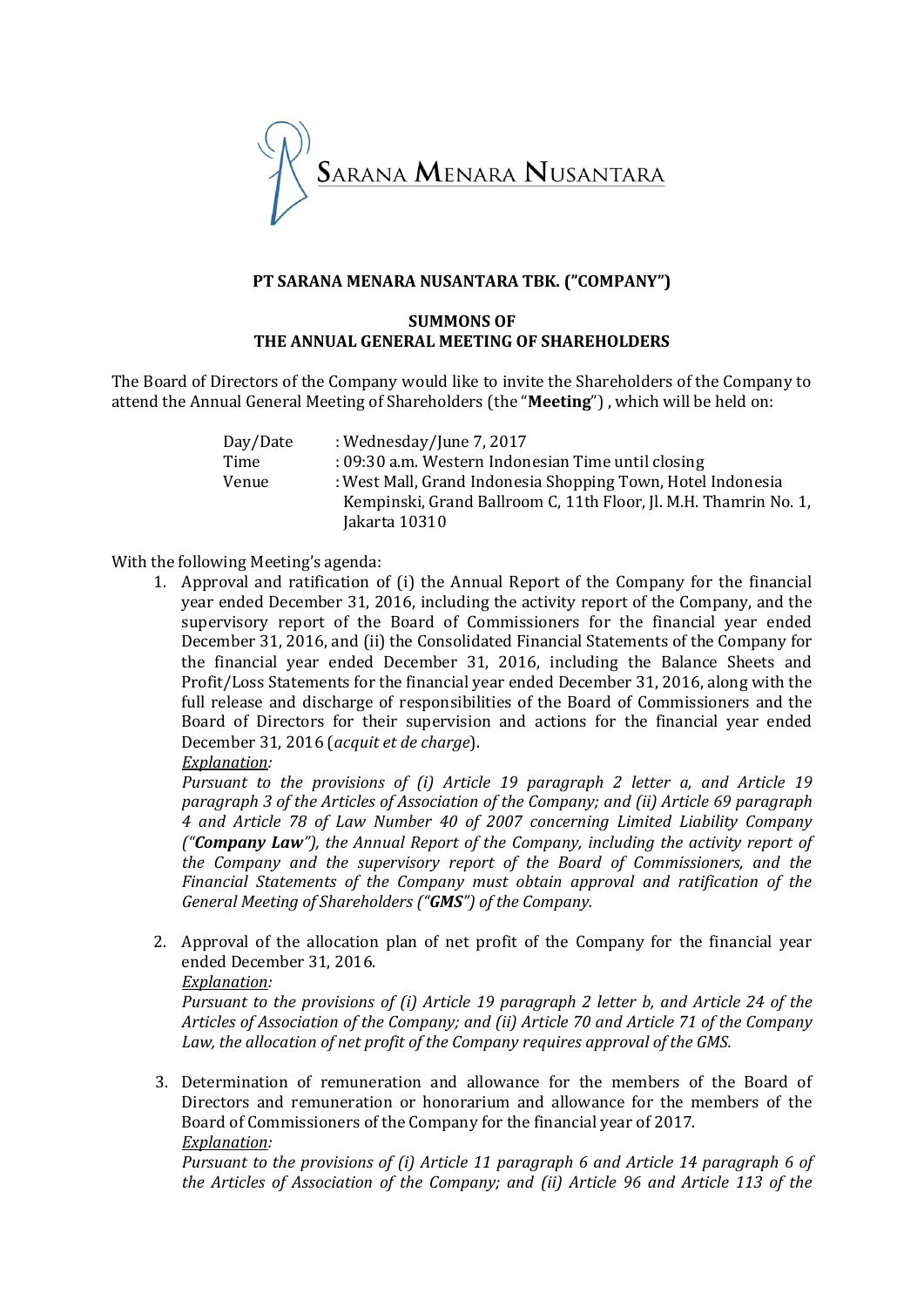*Company Law, basically the amounts of remuneration or honorarium and allowance for the members of the Board of Directors and the Board of Commissioners are determined by the GMS. The Company is proposing shareholders to delegate the final determination of remuneration or honorarium and allowance to the Company's controlling shareholder by taking into consideration the proposals of the Board of Commissioners based on recommendations from the Remuneration and Nomination Committee.*

4. Appointment of the Independent Public Accountant that will audit the Company's Consolidated Financial Statements for the financial year ended December 31, 2017 and delegation of authority to determine the amount of compensation for the Independent Public Accountant and other requirements relating to such appointment. *Explanation*:

*Determination of a public accountant to audit the current books of the Company is carried out through the GMS pursuant to the provisions of (i) Article 17 and Article 19 paragraph 2 letter c of the Articles of Association of the Company; (ii) Article 68 of the Company Law; and (iii) Article 36A of Financial Services Authority Regulation No. 32/POJK.04/2014 concerning Planning and Convening of General Meeting of Shareholders of Public Companies as amended by Financial Services Authority Regulation No. 10/POJK.04/2017 concerning Amendment of Financial Services Authority Regulation No. 32/POJK.04/2014 concerning Planning and Convening of General Meeting of Shareholders of Public Companies.*

# **Notes:**

- 1. The company does not send separate invitations to the shareholders of the Company, thus this advertisement of summons serves as an official invitation to the shareholders of the Company.
- 2. The shareholders entitled to be present or represented with a valid power of attorney in the Meeting are as follows:
	- a. for shares of the Company that are not in the Collective Deposit, only the shareholders of the Company whose names are legally registered in the Register of Shareholders of the Company as at May 15, 2017 until 4:00 p.m. Western Indonesian Time at PT Raya Saham Registra, domiciled in Jakarta and address at Plaza Sentral 2nd Floor, Jl. Jend. Sudirman Kav. 47, Jakarta 12930 or the proxies of the shareholders of the Company;
	- b. for shares of the Company that are in the Collective Deposit, only the shareholders of the Company whose names are registered on the list of account holders or custodian bank of PT Kustodian Sentral Efek Indonesia ("**KSEI**") as at May 15, 2017 until 4:00 p.m. Western Indonesian Time or the proxies of the shareholders of the Company. The securities account holders of KSEI in the Collective Deposit are obligated to provide

their Register of Shareholders to KSEI in order to receive Written Confirmation for the Meeting ("**KTUR**").

- 3. The shareholders or their proxies who will attend the Meeting are cordially requested to bring and submit a copy of the Share Collective Certificates and a copy of ID Card (KTP) or other identifications to officers of the Securities Administration Bureau, before entering the Meeting room. The shareholders in the collective deposit are obligated to bring the KUTR which can be obtained through members of the stock exchange or custodian bank.
- 4. a. The shareholders who will not be able to attend may be represented by their proxies by bringing a valid Power of Attorney as determined by the Board of Directors of the Company, provided that, members of the Board of Directors, members of the Board of Commissioners, and employees of the Company may act as proxies of the shareholders of the Company in the Meeting, however, their votes will not be taken into account in the voting.
	- b. Power of attorney forms can be obtained on any business day and during office hours at the branch office of the Company at Menara BCA 55th Floor, Jl. M.H. Thamrin No.1, Jakarta 10310.